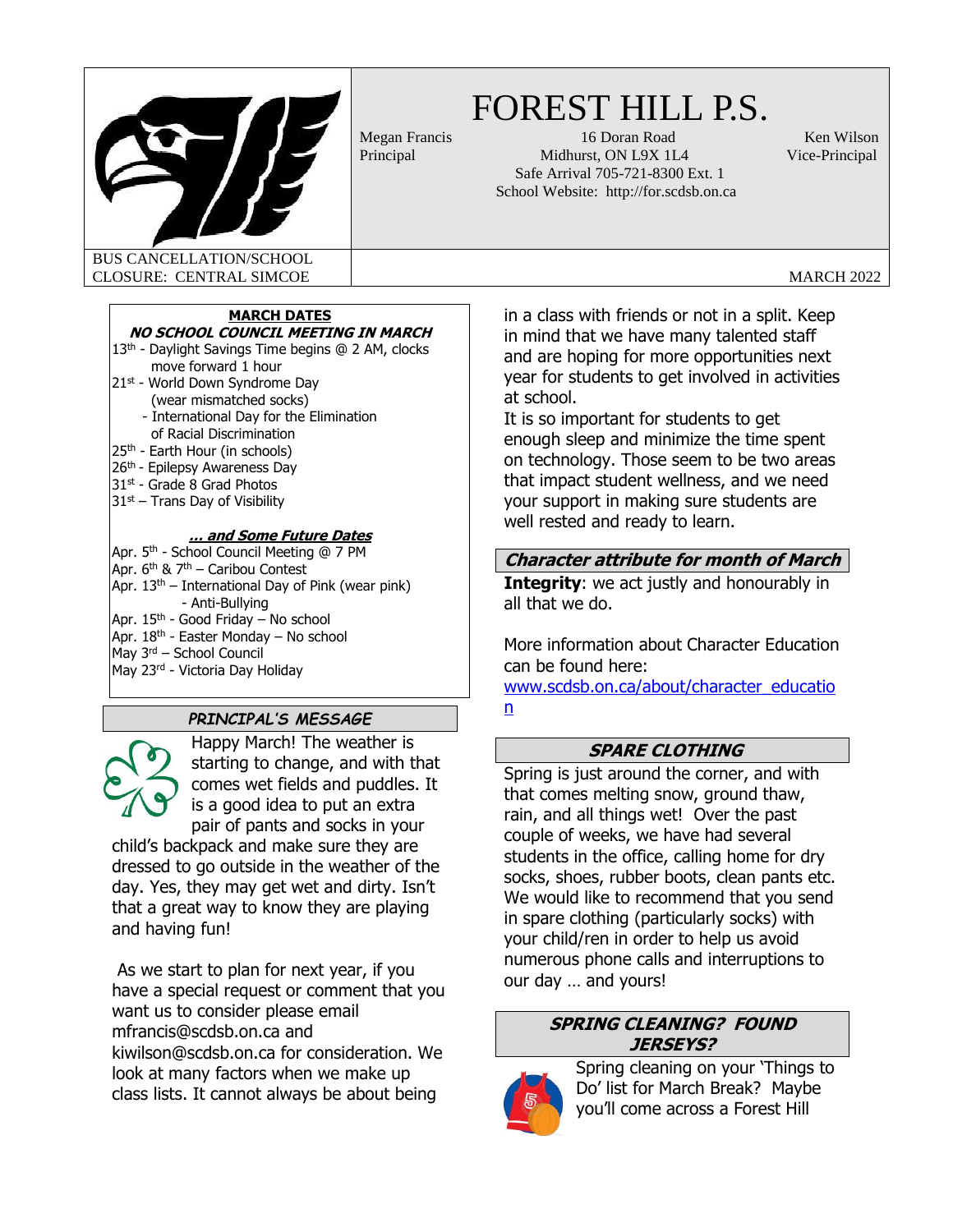athletic jersey (or 2)! We are missing several jerseys and hope they may be discovered at home; if so, please send/drop off jerseys to the office at your earliest convenience. Thanks for searching! Coaches and Administration

# **MARCH BREAK**

March Break takes place from **Monday, March 14 th to Friday, March 18th .** School resumes on **Monday, March** 



**21st .** We wish you and your family a very safe and enjoyable break!

If you are planning to travel, please be aware of the [current federal travel](https://travel.gc.ca/travel-covid/travel-restrictions/exemptions)  [requirements.](https://travel.gc.ca/travel-covid/travel-restrictions/exemptions) Upon return from international travel, students and staff will be required to wear a mask for 14 days while in schools, school board offices, on student transportation and when in public spaces.

#### **School Council**

**There is no School Council meeting in March.**

Please join us at our next School Council Zoom meeting on Tuesday, April 5<sup>th</sup> at 7:00 pm.

#### **Daylight Savings Time 2022**

Daylight savings time begins this year at 3:00 a.m. on Sunday, March 13<sup>th</sup>, so remember to roll your clocks forward one hour!

# **NEWS FROM SCDSB**

#### **Daily COVID-19 self-assessment**

Families are asked to ensure that their child(ren) complete and pass the COVID-19 self-screening tool daily prior to attending school. Based on the recommendation of the OCMOH, the [daily COVID-19 self](https://can01.safelinks.protection.outlook.com/?url=https%3A%2F%2Fcovid-19.ontario.ca%2Fschool-screening%2F&data=04%7C01%7Cmslademorrison%40scdsb.on.ca%7C115f1376cdb7487eefc408d9cc86702f%7C573d7e64d5434fd8b3da0c64adc4eb35%7C1%7C0%7C637765700038934322%7CUnknown%7CTWFpbGZsb3d8eyJWIjoiMC4wLjAwMDAiLCJQIjoiV2luMzIiLCJBTiI6Ik1haWwiLCJXVCI6Mn0%3D%7C3000&sdata=bmXgInKxXqSoN6Wb%2FnLxtq5WGlIN9uXwa2mUISe9mCc%3D&reserved=0)[screening tool](https://can01.safelinks.protection.outlook.com/?url=https%3A%2F%2Fcovid-19.ontario.ca%2Fschool-screening%2F&data=04%7C01%7Cmslademorrison%40scdsb.on.ca%7C115f1376cdb7487eefc408d9cc86702f%7C573d7e64d5434fd8b3da0c64adc4eb35%7C1%7C0%7C637765700038934322%7CUnknown%7CTWFpbGZsb3d8eyJWIjoiMC4wLjAwMDAiLCJQIjoiV2luMzIiLCJBTiI6Ik1haWwiLCJXVCI6Mn0%3D%7C3000&sdata=bmXgInKxXqSoN6Wb%2FnLxtq5WGlIN9uXwa2mUISe9mCc%3D&reserved=0) has been updated and includes a more sensitive COVID-19 symptom list as well as the requirement for

anyone with symptoms of COVID-19 to selfisolate and stay home, regardless of vaccination status.

### **Kindergarten registration for September 2022 is open!**

Kindergarten is the beginning of a wonderful journey of learning and we want your child to begin their journey in a SCDSB school! Do you have a child who is turning four in 2022? If so, we invite you to register your child for kindergarten. To register online or for more information visit: www.scdsb.on.ca /kindergarten.

#### **Participate in the SCDSB's strategic planning process**

The SCDSB is undertaking a review of the current strategic plan to support the development of the SCDSB Strategic Plan 2022-2027. The SCDSB remains committed to the existing four pillars of the Strategic Priorities 2017-2022, which include:

- Excellence in Teaching and Learning
- Well-being
- Equity, Diversity and **Inclusion**
- Community

To support the development of the SCDSB Strategic Plan 2022-2027, the SCDSB is conducting an online consultation with our stakeholders from March 1 to 18. Stakeholder groups will include our students (Grades 7 to 12), staff, the Board of Trustees and the broader SCDSB community (including parents/guardians and community organizations).

To learn more about the strategic planning process, and how to participate, visit the [strategic planning page on the SCDSB](https://www.scdsb.on.ca/about/goals_reporting/strategic_priorities/strategic_planning)  [website](https://www.scdsb.on.ca/about/goals_reporting/strategic_priorities/strategic_planning)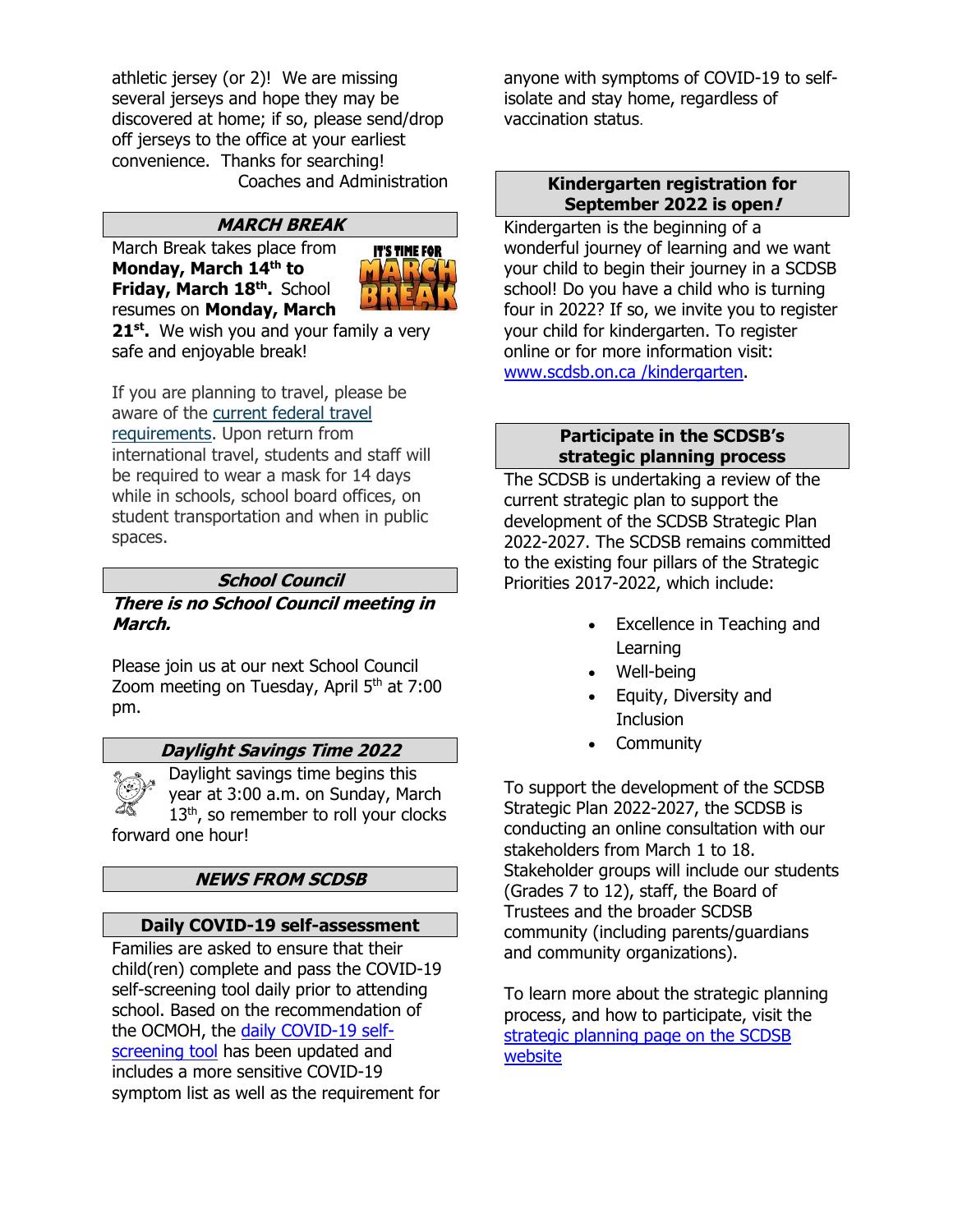#### **Keep connected with our school and with the SCDSB**

It's important to get accurate information about what's going on at your school and at the Simcoe County District School Board (SCDSB). Here are some ways to do that:

- Subscribe to our school's website by visiting the 'What's New' section at http://for.scdsb.on.ca. You can sign up to receive emails about school news updates and information during emergency situations. It's easy to subscribe – visit our website and click the 'Subscribe' link at the very top of the page. Provide your email and click 'Subscribe'; a message will be sent to your inbox with a link to click to confirm that you want to subscribe. You can unsubscribe at any time using the link at the bottom of each email.
- Sign up to receive SCDSB media releases by clicking the 'Subscribe' button at [www.scdsb.on.ca.](http://www.scdsb.on.ca/)

Follow the SCDSB on Twitter (@SCDSB\_Schools), Facebook (facebook.com/SCDSB) and Instagram (instagram.com/scdsb).

# **#ITSTARTS week in the SCDSB**

The County of Simcoe has once again proclaimed March as #ITSTARTS month. The Simcoe County District School Board will be championing the #ITSTARTS campaign from March 7 to 11. This campaign promotes inclusion, acceptance, and equity within the vibrant, diverse and growing communities that make up Simcoe County. For more information, visit: [https://www.simcoe.ca/dpt/ccs/lip/itstarts.](https://can01.safelinks.protection.outlook.com/?url=https%3A%2F%2Fwww.simcoe.ca%2Fdpt%2Fccs%2Flip%2Fitstarts&data=04%7C01%7Cafarrell%40scdsb.on.ca%7Cdfc492e848b34855857e08d9f7aadb07%7C573d7e64d5434fd8b3da0c64adc4eb35%7C1%7C0%7C637813135447185426%7CUnknown%7CTWFpbGZsb3d8eyJWIjoiMC4wLjAwMDAiLCJQIjoiV2luMzIiLCJBTiI6Ik1haWwiLCJXVCI6Mn0%3D%7C3000&sdata=sye50z4TyPhMj2os7F1RePV%2FLgHCnNbCHqMFJ0KZqag%3D&reserved=0)

# **Join us! A learning series for parents/guardians**

Mental health and well-being continues to be a key strategic priority within the SCDSB. We are pleased to be part of a three-year partnership with Pine River

Institute (PRI). The Centre for Family Initiatives at Pine River Institute (CFI@PRI) will provide several multi-part learning series focused on student mental health and well-being to SCDSB families, staff and within the SCDSB's broader school communities.

There are two upcoming webinars in the learning series specifically planned for parents and guardians during this school year.

March  $29<sup>th</sup>$  - Connection and empathy in response to behaviour May 19<sup>th</sup> - Understanding addiction and addictive behaviours

We hope you save these dates in your calendar and join us for these learning opportunities. For more information and to register, please visit the mental health and well-being page on the SCDSB website: [https://bit.ly/3jGaC74.](https://can01.safelinks.protection.outlook.com/?url=https%3A%2F%2Fbit.ly%2F3jGaC74&data=04%7C01%7Cafarrell%40scdsb.on.ca%7Cec4ecedd6fe14e8d9f3708d999468884%7C573d7e64d5434fd8b3da0c64adc4eb35%7C1%7C0%7C637709350472482142%7CUnknown%7CTWFpbGZsb3d8eyJWIjoiMC4wLjAwMDAiLCJQIjoiV2luMzIiLCJBTiI6Ik1haWwiLCJXVCI6Mn0%3D%7C1000&sdata=gRQeln4fMgkvZPyGjrguRKa5cqk6yDqM%2B67RPLY4MMU%3D&reserved=0)

Pine River Institute is a live-in treatment centre and outdoor leadership experience for youth aged 13 to 19 struggling with addictive behaviours and often other mental health issues. Combining therapy with a fully-accredited education program, PRI reinforces the healthy life skills required for a successful future. CFI@PRI extends PRI's knowledge, experience and evidenceinformed treatment approach to families and care providers in the community to support youth mental wellness and prevent the need for more intensive interventions. Learn more about PRI by visiting their website at [www.pineriverinstitute.com.](http://www.pineriverinstitute.com/)

#### **Interested in learning more about the ways that the SCDSB supports students with special education needs and their families? Join us for a virtual special education outreach series**

In 2022, the Simcoe County District School Board (SCDSB) is hosting virtual special education outreach sessions to assist parents/caregivers in learning more about